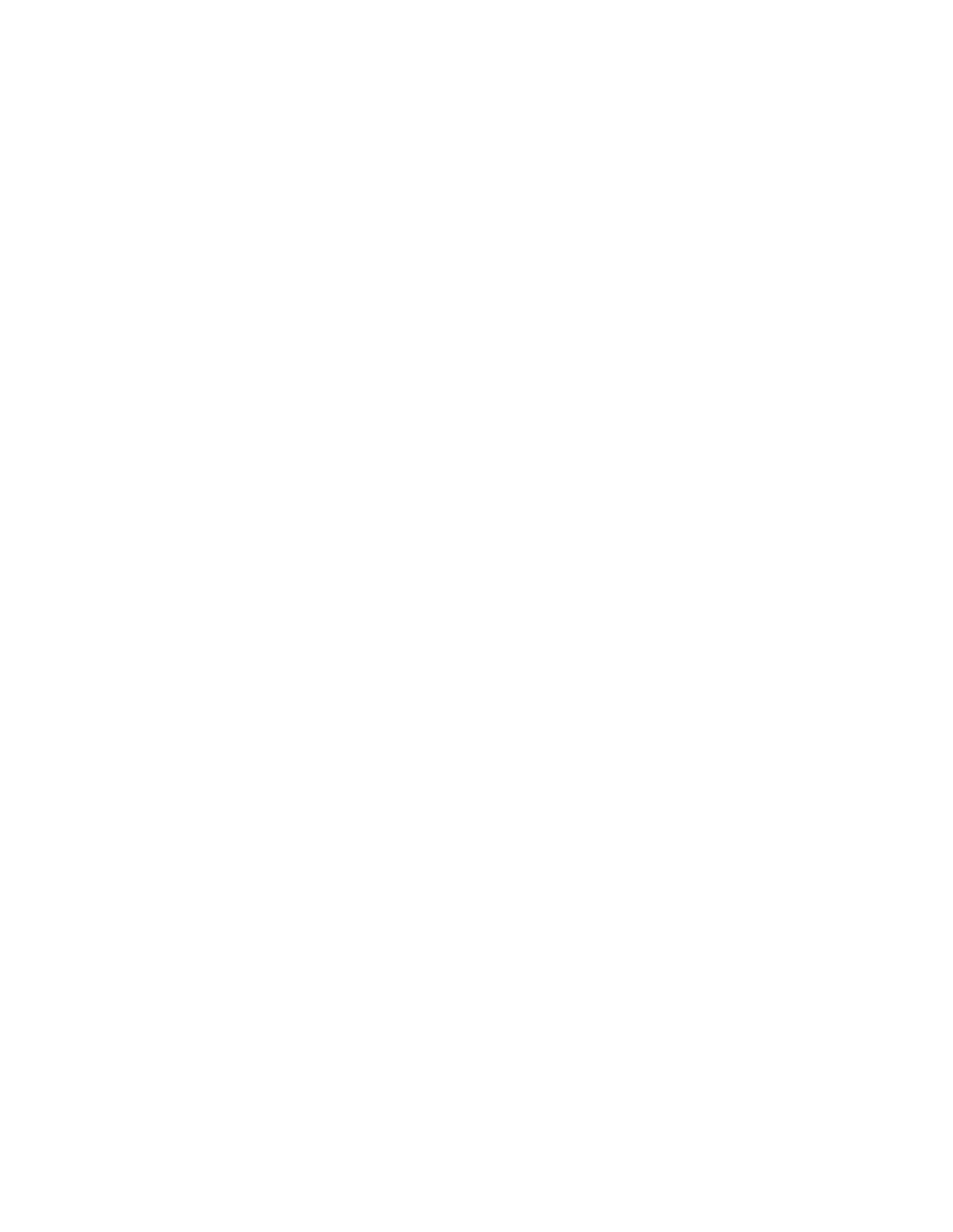## I. PURPOSES AND GOALS

The Vermont Art in State Buildings Act (No. 267 of 1988) was passed by the State Legislature, with strong support from Vermont artists and communities, in recognition of the needs to encourage the work of Vermont artists, to enhance and preserve our cultural environment, and to provide artistic enrichment for Vermont citizens and visitors. The intent of the program is to improve the character and quality of state buildings in order to create an environment of distinction, enjoyment, and pride for all citizens, and to encourage the donation of works of art to the state for its permanent collection or for exhibition in state buildings or facilities.

## II. OVERVIEW OF THE PROGRAM

The Art in State Buildings Act requires that 1% of the budget of certain capital construction projects be transferred to an Art Acquisition Fund for the purpose of providing works of art in public buildings and facilities. **There is a \$50,000 annual limit on the total allocation for art acquisition**. Art Selection Panels made up of agency and community representatives and visual arts experts select artworks. The Vermont Arts Council is responsible for administration of the program and oversees art selection and installation. The Council works closely with the Department of Buildings and General Services and user agencies at all levels of the process. The program especially emphasizes the education and participation of the communities and agencies that will live and work with the selected art every day.

## III. ADMINISTRATION

### A. Advisory Committee

The Art in State Buildings Advisory Committee was created by the legislature to oversee administration of the program and the Art Acquisition Fund. Members of the committee are the Commissioner of the Department of Buildings and General Services, the Executive Director of the Vermont Arts Council, the chairs of the Senate and House Institutions Committees, and the chair of the Vermont Board of Architects, or their designees and the Curator of State Buildings. It has the authority to oversee the administration of this chapter, establish program guidelines, establish guidelines for the composition of the Art Selection Panels, approve eligible projects recommended by the Commissioner of Buildings and General Services and the Vermont Arts Council, and make final approval of selected artworks. The Advisory Committee is the final authority on all matters regarding the Art in State Buildings program.

### B. Vermont Arts Council

The Vermont Arts Council is responsible for the day-to-day administration of the program. The Council shall: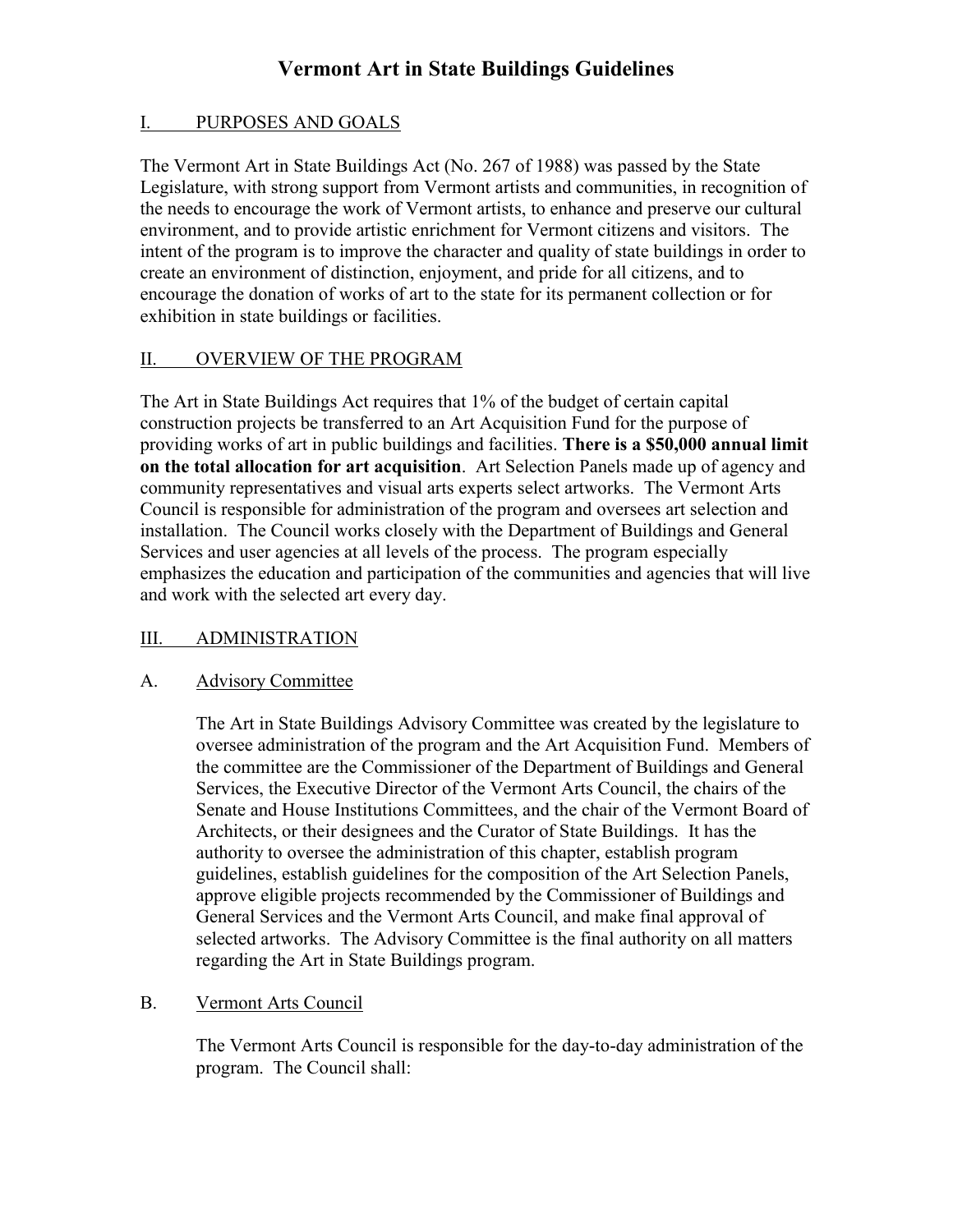#### **page 2**

1) appoint members of Art Selection Panels for each project;

2) establish contract procedures for contracting with artists for works of art and with architects for services related to the planning for the commissioning or acquisition of art.

3) arrange for contracts with artists on the advice of the Art Selection Panel and approval from the Advisory Committee;

4) order payments from the art acquisition fund for such works of art;

5) in cooperation with the Art Selection Panel, review the design, placement, and final installation of works of art;

6) assist occupant and contracting agencies in locating insurance when it deems such insurance is necessary for the protection of the works of art, which are purchased;

7) work closely with the occupant agency(ies), the Art Selection Panel, and local community to provide information and education about art to be installed.

## C. Department Buildings and General Services

The Department of Buildings and General Services is responsible for notifying project architects and occupant agencies of the Art in State Buildings program requirements and for coordinating with the Council the transfer of monies to the Art Acquisition Fund. In addition the Commissioner shall:

1) advise the Council on the administration of this chapter;

2) approve up to two project sites per year for consideration under this chapter for the installation in state buildings or facilities;

3) establish procedures for accepting the donation of artwork to the state for installation in state buildings or facilities;

4) establish procedures for communicating with artists interested in donating artwork to the state under the provisions of this chapter;

5) review the final installation and placement of artwork;

6) assist occupants and contracting agencies in locating liability insurance for artwork when necessary;

7) have final authority on questions regarding preparation of the building to receive works of art.

## D. Occupant Agencies

Occupant agencies are those state agencies or branches of state government that will occupy or manage the building or structure in which the art will be located.

Occupant agencies must appoint a representative to serve on the Art Selection Panel. Insurance, maintenance, and security arrangements are also responsibilities of the occupant agency or the agency which assumes those responsibilities for the building or structure in which the artwork is located. The Council will assist the contracting agency or responsible agency with acquiring insurance or planning for long-term maintenance and security if necessary.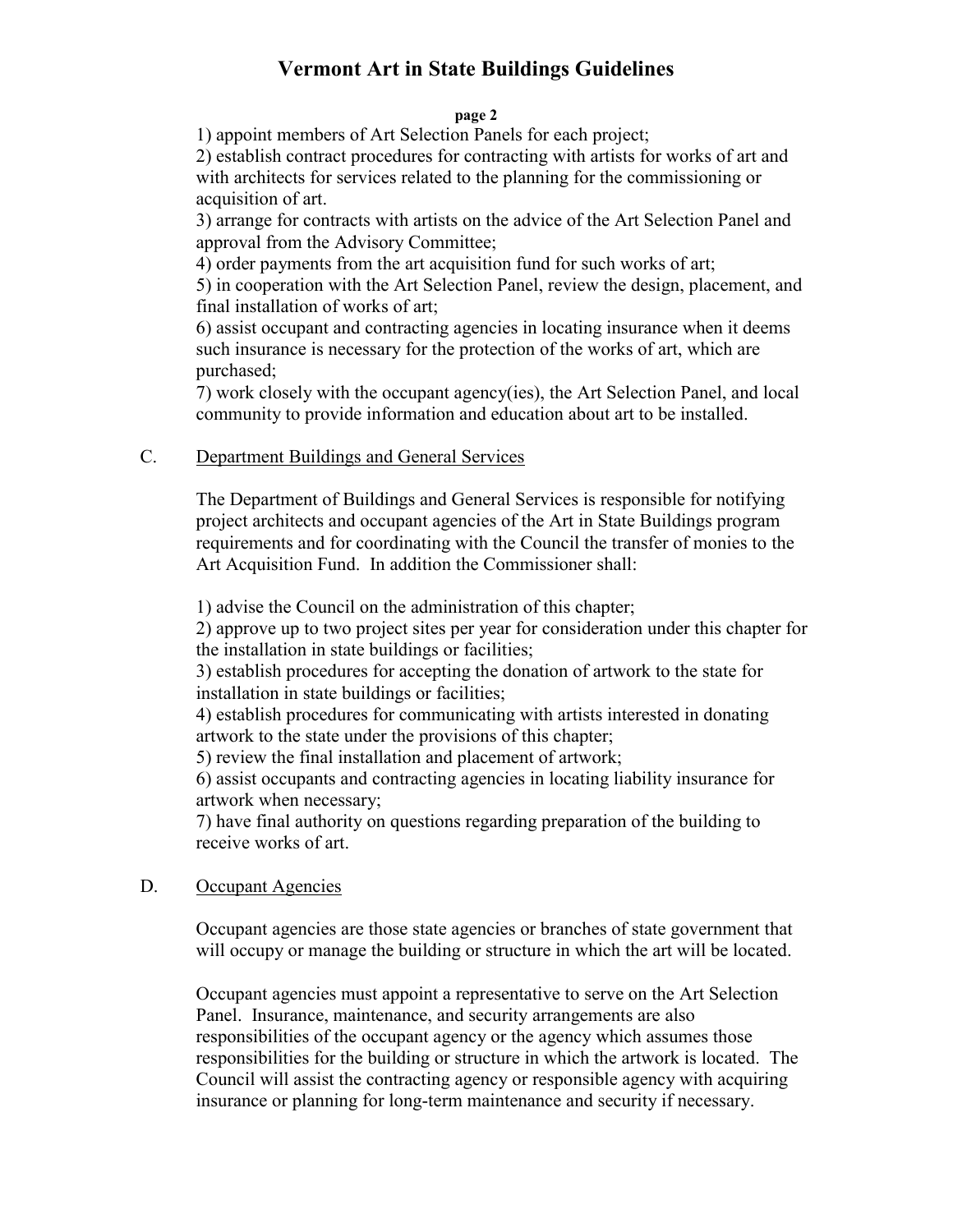#### **page 3**

### IV. DETERMINATION OF ELIGIBLE PROJECTS

- A. Before the beginning of each fiscal year the Council and the Commissioner of Buildings and General Services determine which capital construction projects will be included in the Art in State Buildings Program. This recommendation is brought before the Advisory Committee for final approval.
- B. "Public buildings or public facilities" is defined by the act as any state building, facility, permanent structure, or appurtenant structure thereof, wholly or partially enclosed, owned or leased by state government, the University of Vermont, or Vermont State Colleges. Buildings and structures exempted from the Art in State buildings program include:
	- (1) highways
	- (2) airport runways and taxiways
	- (3) hangars
	- (4) railroad tracks, sidings, and yards
	- (5) garages
	- (6) sheds
	- (7) warehouses
	- (8) heating plants
	- (9) sewers
	- (10) parking lots and parking garages
	- (11) bridges
	- (12) highway garages
	- (13) correctional facilities
	- (14) storage buildings
	- (15) temporary buildings
	- (16) locally owned structures, including schools
- C. Only those projects with a total cost of more than \$1,000,000 are eligible for the Art in State Buildings program.
- D. No more than \$50,000 may be transferred to the Art Acquisition Fund from any one year's capital budget. The Council and the Department of State Buildings will recommend to the Advisory Committee projects to be included under the provisions of the program, using the following criteria:
	- (1) State funding: 75% of total project costs, minimum
	- (2) Public accessibility
	- (3) Community or occupant agency interest
	- (4) Potential for artistic innovation
	- (5) *Regional* distribution of AiSB funds *over the life span of the program.*
	- (6) Coordination with local or regional arts planning
	- (7) Public use and visitation.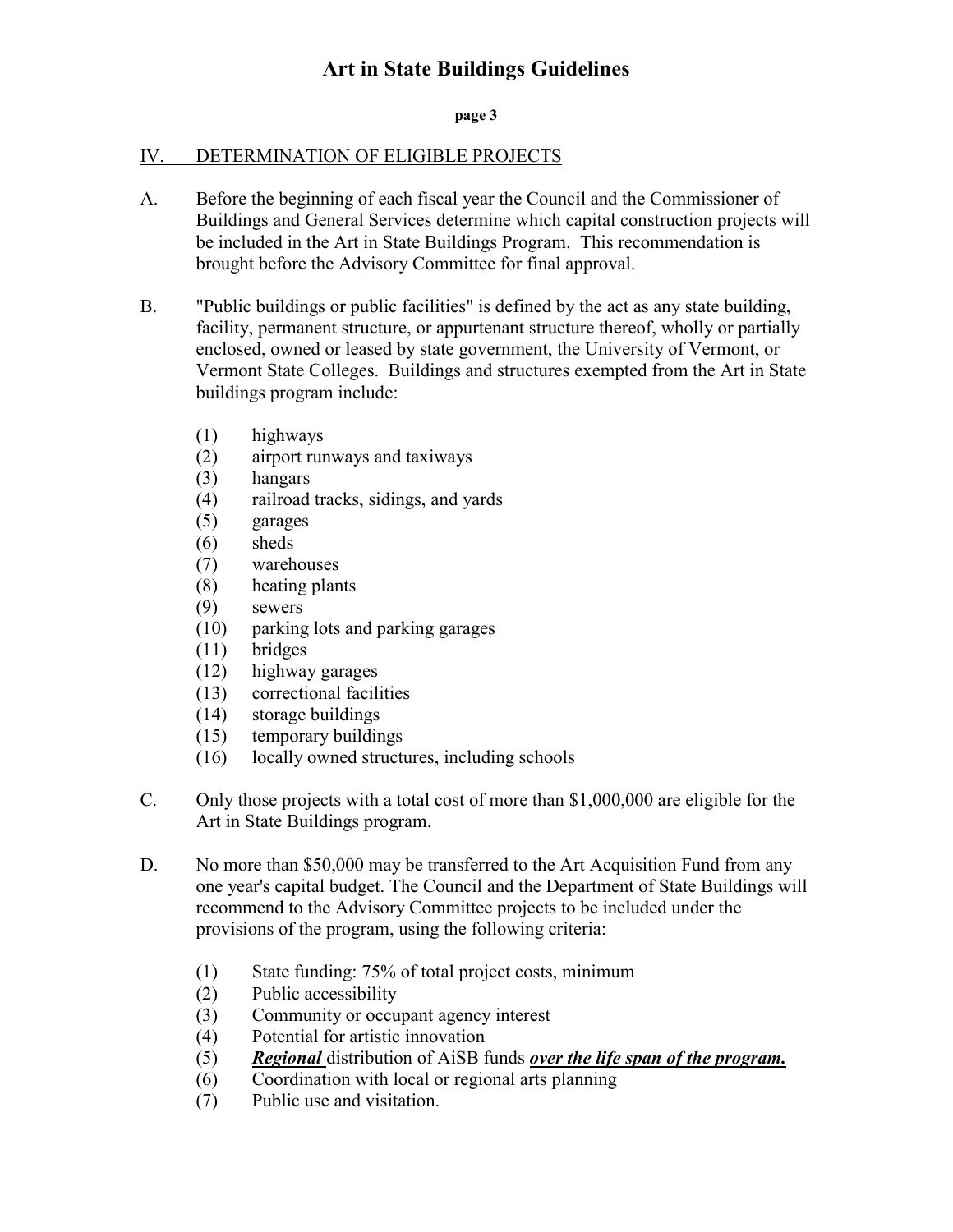#### **page 4**

 $E$  To the extent possible, funds equal to  $1\%$  of the estimated project cost, but not to exceed the \$50,000 annual limit, may be transferred to the Art Acquisition Fund from the project's first appropriation for construction, renovation or addition. For phased projects, the Advisory Committee shall determine whether funds should be transferred to the Art Acquisition Fund for later expenditure.

If the Advisory Committee feels that a building or project will be infrequently visited by the public, but is otherwise a suitable candidate for the program, it may recommend that the 1% for art contribution be reallocated to another project.

G. When the Advisory Committee has approved participating projects, contracting agencies are notified by the Department of Buildings and General Services and the Council.

## V. BUDGET ADMINISTRATION

After the Advisory Committee has approved program projects, the Council and the Department of Buildings and General Services determine the exact amount to be transferred to the Art Acquisition Fund. Of the 1% of project costs (\$50,000) transferred, 15% (\$7,500) is transferred directly to the Council for administration. Interagency agreements detailing fund transfers and project responsibilities are signed by the Council and Department of Buildings and General Services for each Art in State Buildings project.

- A. Monies from the Art Acquisition Fund are allocated to each project in amounts equal to the amount contributed. The Art Selection Panel for each project will determine the allocation of each project budget. Project budgets must cover the following costs:
	- (1) Artists' fees for professional design as well as fees for production of artwork and any necessary consultation. This includes:
		- (a) Materials, including frames, mats, or pedestals necessary for proper presentation of the artwork.
		- (b) The labor of the artists' assistants and all materials required for production of the artwork and preparation of the artwork for installation.
		- (c) The studio and operating costs of the artist, including rent, utilities, insurance, and communications.
		- (d) Any necessary travel costs for the artists to visit and research sites.
		- (e) Transportation of artworks to installation sites.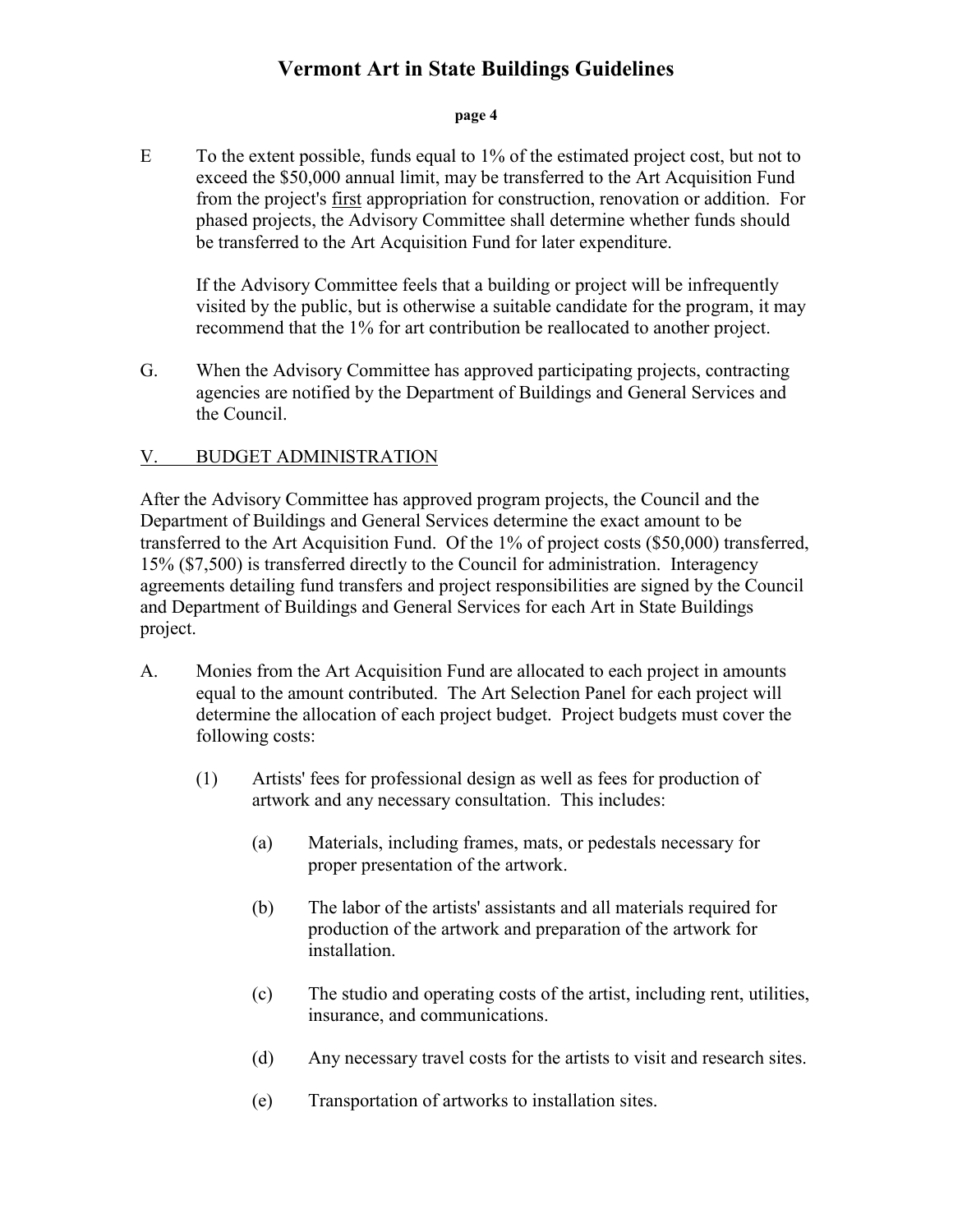#### **page 5**

- (f) Photographic documentation of installed works of art required by the program.
- (g) Additional liability insurance during the installation of the artwork as approved by the Vermont Arts Council
- (2) Honoraria for design proposals.
- B. Funds transferred to the Art Acquisition Fund for the Art in State Buildings program may not be used for the following:
	- (1) Necessary site preparation such as wall or ground preparation to receive the works of art, including standard lighting and structural footings.
	- (2) Any decorative or landscape elements peripheral to the artworks themselves and any services such as water, electricity, or lighting that are needed to activate the artwork.
	- (3) Reproductions of original works of art. Included, however, may be limited editions, controlled by the artist, of original prints, cast sculpture, photographs, etc.
	- (4) "Art objects" which are **mass produced or of a standard design**, such as playground sculpture or fountains.
	- (5) Directional or other strictly functional elements such as supergraphics, signage, color coding, maps, etc. that do not contain elements of artistic design or quality.
- (6) Those items which are "required" to fulfill the basic purpose of the occupant agency. Examples would be works of art in the collection of a state or university museum collection. Certain "required" items may prove to be ideal for application of artistic elements or design. The determination of proposal eligibility shall be made in accordance with recommendations from the Art Selection Panel and the Advisory Committee.
- C. Administrative costs borne by the Council include:
	- (1) Educational activities associated with the project.
	- (2) Any costs associated with publicizing the project or inviting artists to compete or submit proposals, including printing, postage, and mailing.
	- (3) Honoraria for members of the Art Selection Panel at a rate determined by the Council.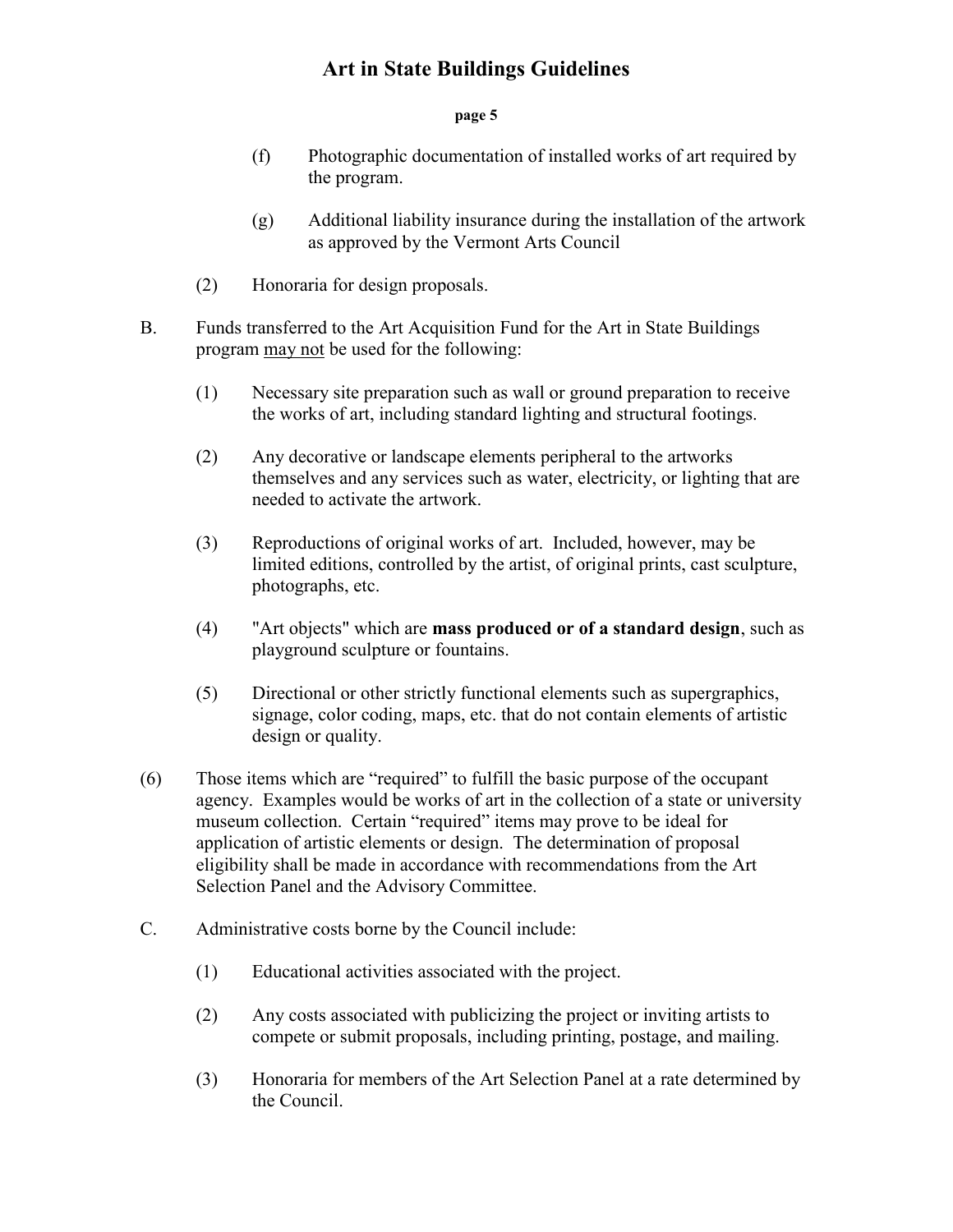### **page 6**

- (4) Professional staff and support services provided by the Council to administer the Art in State Buildings Program.
- D. Art Acquisition Funds are expended by the Department of Buildings and General Services upon order of the Council.

## VI. UNIVERSITY OF VERMONT AND VERMONT STATE COLLEGES

The University of Vermont and Vermont State Colleges may determine their own art selection procedures within the context of the Art in State Buildings Program Guidelines and Policies. If the institution wishes to administer its own selection process, the allocated funding in the art acquisition fund for the project will be transferred directly to the institution. This will include the appropriate amount of administrative funds for the project. The institution must obtain Advisory Committee approval on the art selection process and on the artwork selected.

The institution may also opt to participate and have the Council administer the program as with any other agency.

## VII. Arts Directory

The Vermont Arts Council's Artist Directory as well as it's juried Artist Register will serve as the base of information from which potential artists will be notified of competitions. Any open competition applications, requests for proposals, or direct commissions must include provisions for artists not already members to join the Artist Directory.

### VIII. SELECTION OF ARTWORKS

## A. Art Selection Panels

Art Selection Panels are appointed for each project; the Vermont Arts Council provides staff and support services to the panels. The Council may choose to appoint a single panel for more than one project closely related in program or construction, i.e. highway rest area facilities. Art selection should occur as early as possible in the construction calendar, during the schematic and design development phases.

- (1) The members of Art Selection Panels include:
	- (a) An appointee of each occupant agency.
	- (b) A member of the community in which the artwork is located, or a tenant of the building in which the artwork is located, appointed by the Council.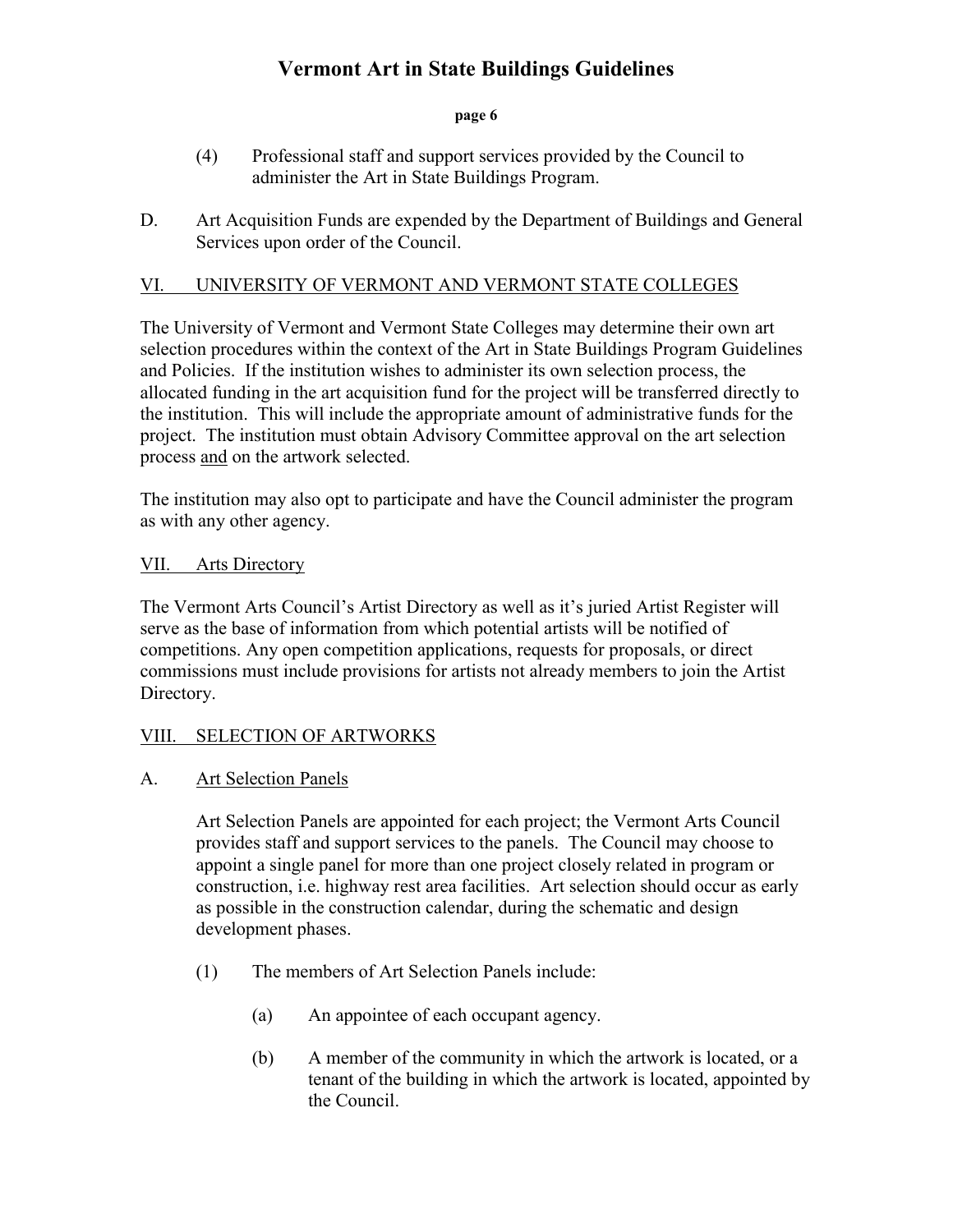#### **page 7**

- (c) One or more professionals in the fields of art, art history, art criticism, or public art appointed by the Vermont Arts Council.
- (d) The project architect or representative.
- (e) The project engineer from the Department of Buildings and General Services.
- (f) A non-voting staff member of the Vermont Arts Council, who serves as meeting chairperson and keeps records of all meetings and decisions.
- (2) For each project, the Art Selection Panel determines:
	- (a) Any goals or selection criteria specific to the project.
	- (b) Location and media of any proposed artwork(s).
	- (c) The distribution of artwork and approved funds.
	- (d) Public information, education and participation opportunities.
- (3) Art Selection Panels determine the artwork selected for each project, subject to final endorsement by the Advisory Committee. If the Advisory Committee disapproves a work of art, the Art Selection Panel is requested to provide another recommendation.

## B. Review of Artists

Consideration of artists is by review of work and/or review of proposals.

- (1) Review of Work. Slides are viewed by the Art Selection Panel. Specific proposals for the site are not requested, but the Selection Panel may propose artists for commission or request for proposals.
- (2) Review of Proposals. Artists submit proposals for the site to the Art Selection Panel.

### C Methods of Selection

Art is selected through direct acquisition, invitation, or open competition.

(1) Direct Acquisition. The Art Selection Panel recommends acquisition of an existing artwork based on the review of work. Direct acquisition is recommended for projects with a budget of \$5,000 or less.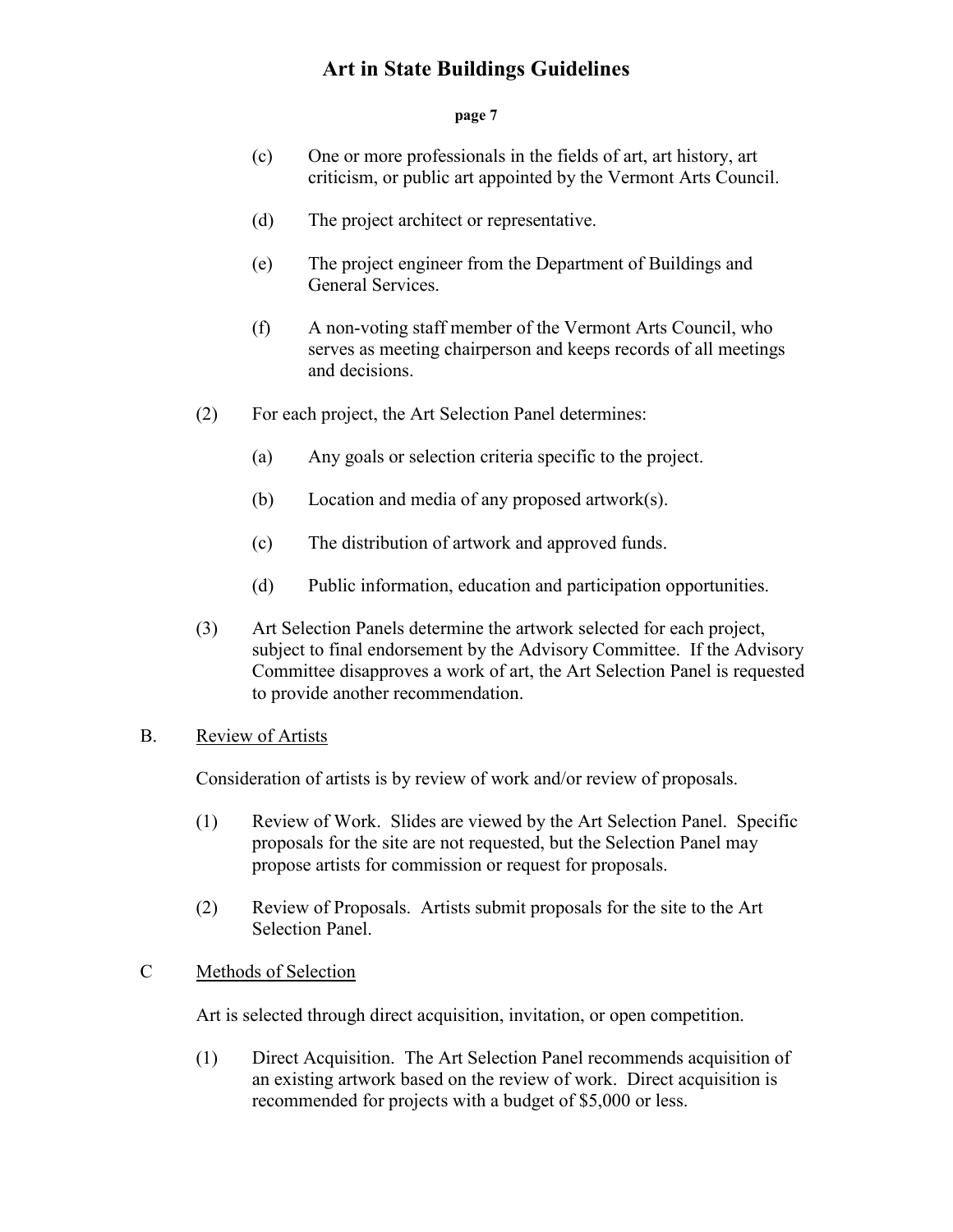#### **page 8**

- (2) Invitation. The Art Selection Panel chooses a limited number of artists based on review of work. The selected artists are invited to prepare specific proposals for the project, and are paid according to the scope of the work. The Art Selection Panel then reviews the proposals and selects the acquisition. Invitation is recommended for projects with a budget over \$5,000 but less than \$15,000.
- (3) Open Competition. The Art Selection Panel reviews proposals submitted by artists in response to project advertisements, and either a) recommends a limited number of artists who are paid to develop more detailed proposals or b) selects an artist or artists for commission. Open Competition is recommended for projects with a budget over \$15,000.

### D Selection Criteria

- (1) Art Selection Panels will use the following criteria in selecting works of art:
	- (a) Artistic quality;
	- (b) Appropriateness to the project site;
	- (c) Durability of design and materials;
	- (d) Minimum maintenance requirements and maximum resistance to vandalism;
	- (e) Ability to meet the goals of the project
- (2) When selecting artists for commission or proposals, the following criteria will apply:
	- (a) Artistic quality as demonstrated by previous work;
	- (b) Special skills or training pertinent to the project;
	- (c) Vermont residency;
	- (d) Expressed interest or experience in community outreach and education;
	- (e) Ability and interest in meeting the goals of the project.
- (3) Art Selection Panels may determine additional criteria and goals for specific projects.
- (4) A work of art is defined as an original creation of visual art in sculpture, paintings, graphic arts, mosaics, photography, crafts, calligraphy, mixed media, media installations, or any other creation that the Advisory Committee deems a visual art.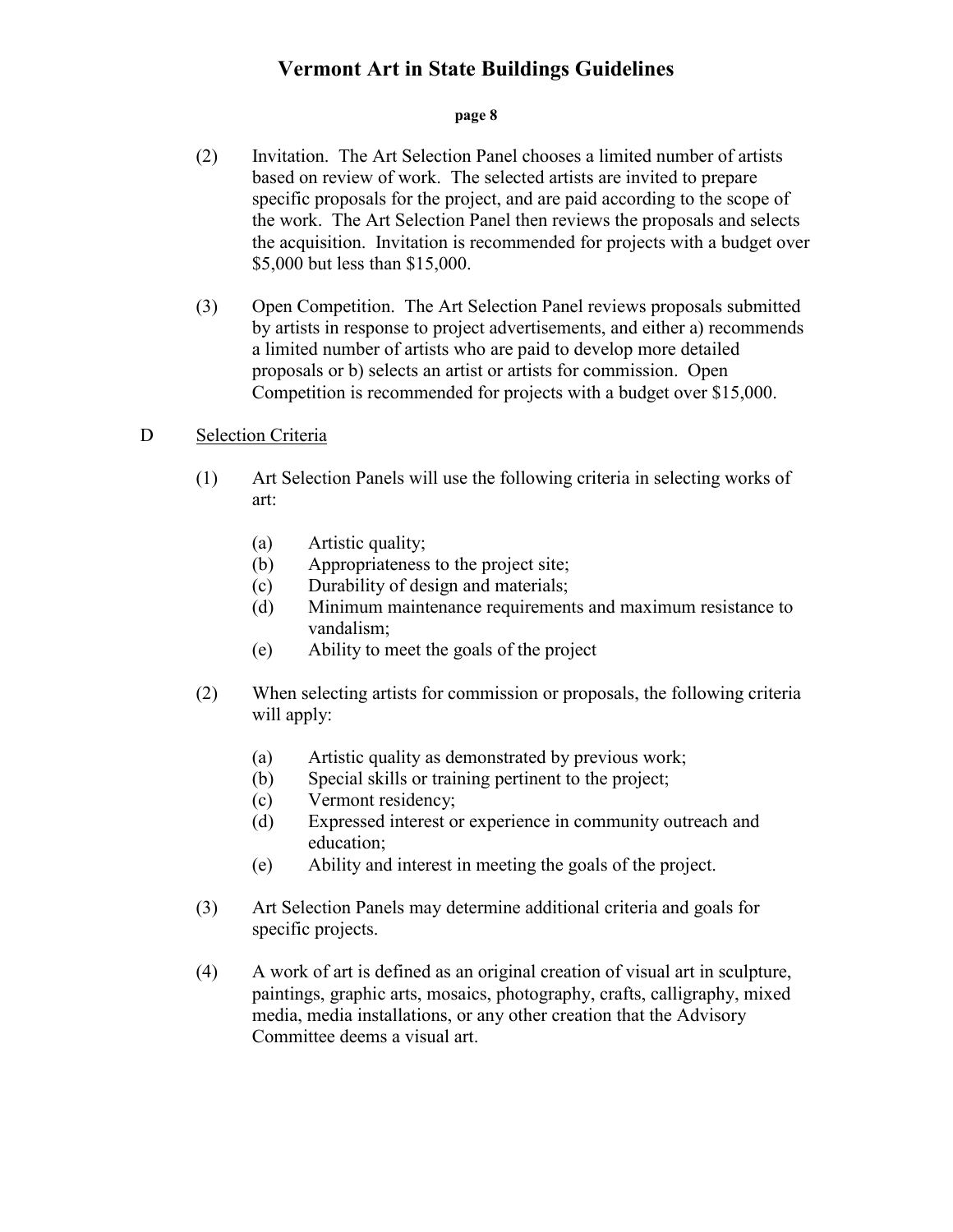### **page 9**

(5) The Art in State Buildings Act charges panels with giving priority in acquisitions and commissions to Vermont artists, though situations may arise in which it is appropriate to acquire the work of New England artists.

## (E) Conflict of Interest

All Art Selection Panelists shall disclose all potential conflicts of interest and shall disqualify themselves if such conflicts violate state law, or generally recognized standards for juried competitions.

- (1) Art Selection panelists must not have direct or indirect interest, financial or otherwise, or engage in any business or transaction, or incur any obligation of any nature that conflicts with the selection of artists and artwork for the designated Art in State Buildings project.
- (2) Artists under consideration shall not be affiliated with Art Selection panelists, with the occupant agency, with the architectural or design firm involved in the project, or with Council or Department of Buildings and General Services staff members or with Arts Council Trustees. Affiliation which constitutes conflict of interest shall include but not be limited to:
	- (a) Any employee, employer, agent or dealer relationship that has occurred within one year prior to or one year after the art selection process;
	- (b) A relationship by blood, marriage, business, partnership or collaboration where there is a strong public perception that participation by the artist would have undue influence on the objectivity of the Art Selection Panel;
	- (c) Any other relationship that may compromise the objectivity of members of Art Selection Panels.

## IX. IMPLEMENTATION

Following Advisory Committee approval of an acquisition, Vermont Arts Council staff prepares and negotiates the contract for purchase or commission of the art. Contracts will follow the general form and substance of the model Art in State Buildings contract developed by the Council and the Department of Buildings and General Services. Artists enter into contract with the Council. Liaison between the artist or provider of work and the Department of Buildings and General Services is provided by Council staff. Dedication of each work is coordinated with the Department of Buildings and General Services as appropriate, with consideration given to all interested parties, e.g. the artist(s), the Art Selection Panel, occupant agencies, etc.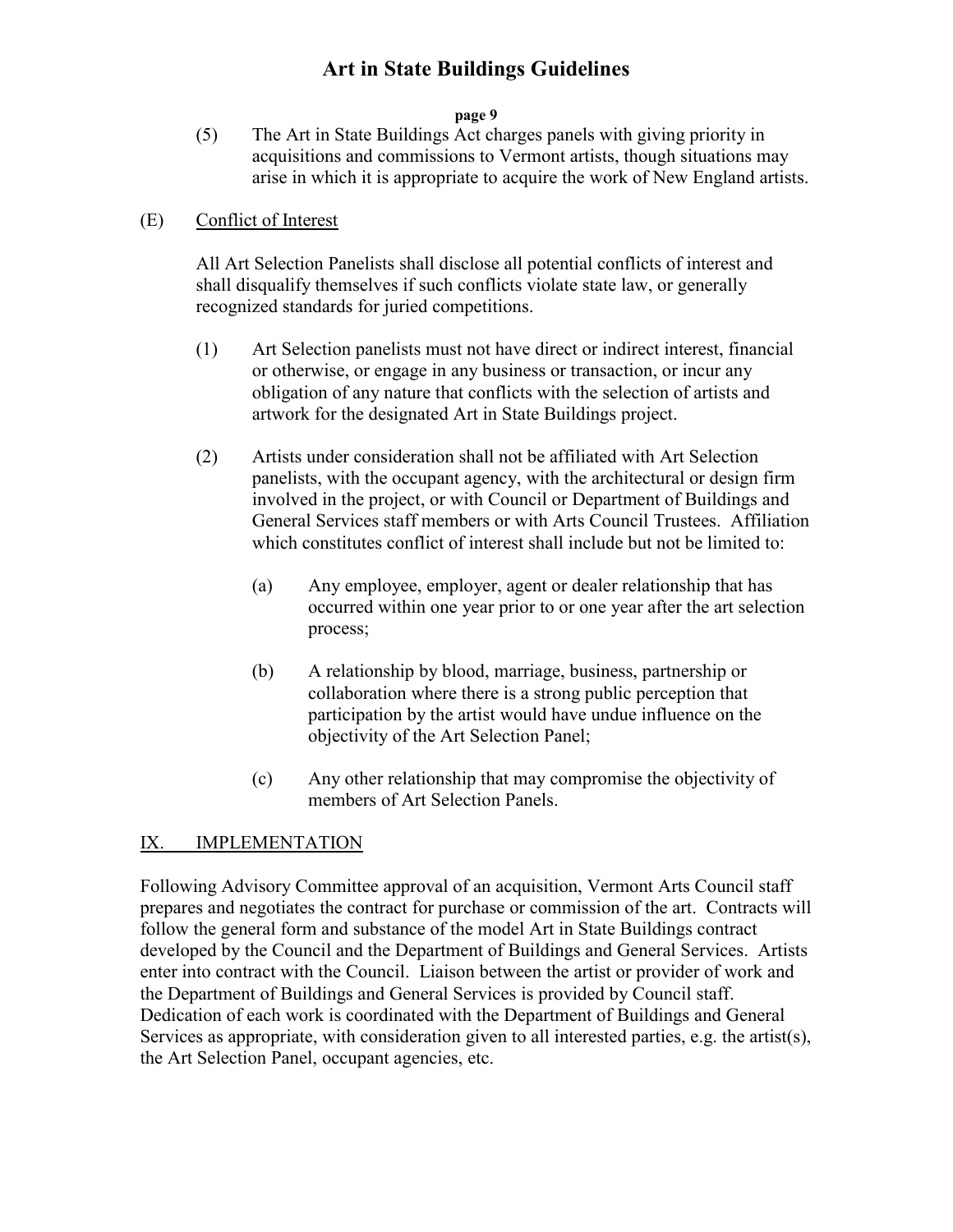#### **page 10** X. PUBLIC INFORMATION AND INVOLVEMENT

### A. Open Meetings

- (1) Meetings of Art Selection Panels and the Art in State Buildings Advisory Committee will be open to the public and announced as prescribed by law (1 V.S.A. Sec. 310 et.seq.).
- (2) Art Selection Panels or the Advisory Committee may enter into executive session, by a vote of two-thirds of those members present, in order to discuss possible awarding of any contract, including the selection or recommendation of any artist or work of art, or any other matter permitted by law  $(1 \text{ V.S.A. Sec.}313(a)(1))$ .

## B. Public Involvement

Art Selection Panels are charged with identifying opportunities for education and involvement of those communities and agencies where selected artworks will be installed. Examples of public involvement include, but are not limited to:

- (1) A public display of competition entries.
- (2) A lecture or public program by the artist commissioned to provide a work of art.
- (3) Solicitation of community input and comments prior to the selection of an artist or work of art. As State Buildings do not always possess one specific 'user' or function, input from the entire building must be gathered. This may be done by notifing each department of this art component and inviting them to participate in the process by offering suggestions to their agency representative(s). Each agency representative shall be responsible for notifying the agency or building occupants of the opportunity for input.
- (4) A public program facilitated by the artist which involves the community in design, manufacture, or installation of an artwork.

## XI. OWNERSHIP

- A. The State of Vermont shall be the sole owner of all works of art in state buildings acquired through the Art Acquisition Fund and the Art in State Buildings program. Title shall vest in the State upon completion of installation and final acceptance of the work of art.
- B. Artists will retain the following rights:
	- (1) right to claim authorship of the work of art;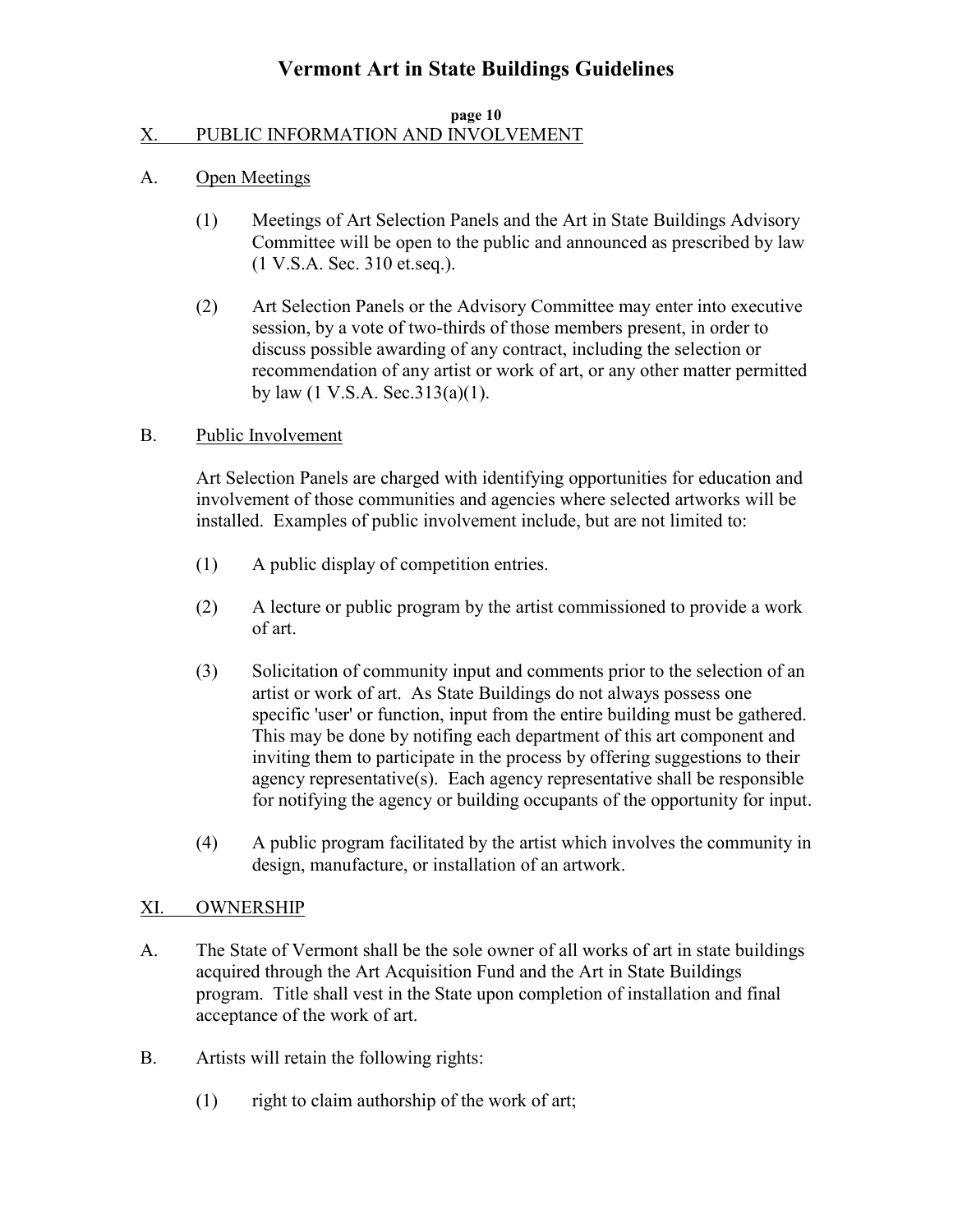#### **page 11**

- (2) right to reproduce the work of art, including all rights secured to the artist under Federal copyright laws;
- (3) right of first refusal to do all repair and conservation work on their art object, in accordance with accepted principles of professional conservation;
- (4) right of first refusal to purchase the work of art if the state deems it necessary to sell the object;
- (5) right to deny authorship and any other association with the work if conservation or repair work is done without permission by someone other than the artist, or if the work is substantially altered or mutilated.

## XII. GIFTS

- A. Gifts of works of art or additional funds may be offered to the Art in State Buildings Program. Under such circumstances, the Advisory Committee reserves the right to appoint an Art Selection Panel to determine whether or not the gift should be accepted and an appropriate location for the artwork.
- B. The panel will review the proposed gift according to the following criteria:
	- (1) artistic quality of the work;
	- (2) maintenance requirements;
	- (3) conformance to structural fabrication standards and appropriate codes;
	- (4) donor conditions;
	- (5) availability of an appropriate site;
	- (6) interest and response of the site agency or community.
- C. The panel will make a recommendation to the Advisory Committee who will make the final decision to accept or decline the proposed gift.
- D. Proposed gifts to the Art in State Buildings program shall be considered as gifts to the State of Vermont. The Joint Fiscal Committee of the General Assembly will be notified of all gifts of funds or works of art with a value of less than \$1,000. Proposed gifts with a value of more than \$1,000 must be approved by the Joint Fiscal Committee.
- E. This procedure shall apply only to those gifts offered to supplement projects of the Art in State Buildings program. State agencies shall remain free to acquire or accept works of art independently of the Art in State Buildings program.
- F. Monetary gifts made to a specific project will be considered supplementary and will not cause that project's budget to be reduced accordingly.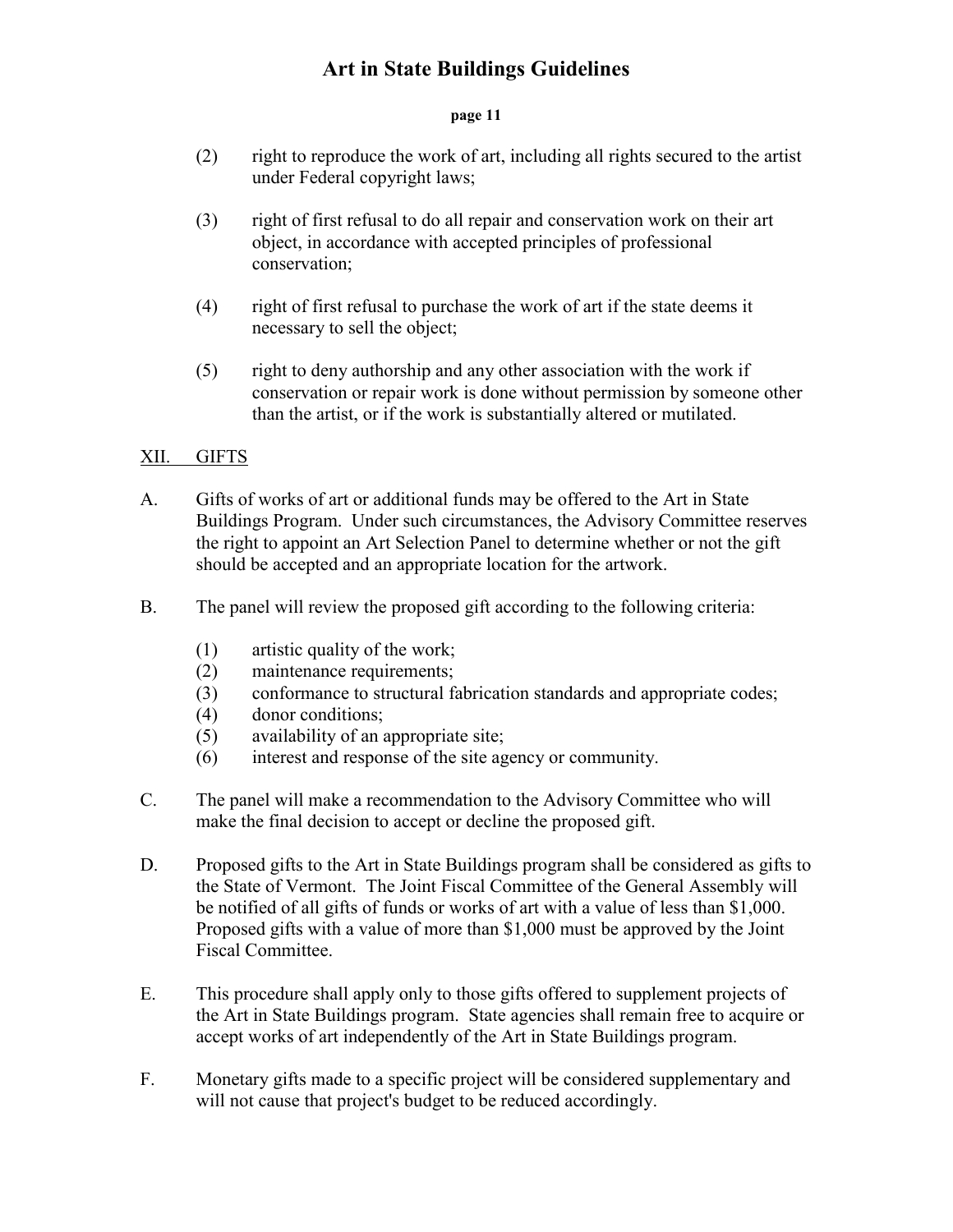#### **page 12**

### XIII. CONSERVATION AND COLLECTION MANAGEMENT

The occupant agency or the agency which assumes those responsibilities for the building or structure shall provide ongoing maintenance, security and insurance and shall notify the Council and artist of any risk or damage to the work of art or any proposal to move it or remove it from public view. Contracts with artists will stipulate the length of time for which artist's are liable for repair (typically one year), and allow artists first right of refusal on repair contracts within a fair market remuneration. Artists are required to provide the Council photographic documentation of completed works and care instructions appropriate for routine maintenance by the occupant agency.

## XIV. RELOCATION, REPLACEMENT, AND DEACCESSIONING

### A. Objectives

- (1) To establish an orderly process for reviewing the status of art acquired through this program.
- (2) To establish a procedure for removal, replacement,or relocation of works of art.

### B. Policy Statement

The Art in State Buildings program is designed to bring art into public spaces through a careful process informed by the best available professional judgement and advice from the agencies and communities who will live with the art on a day to day basis. Artworks created through the program are made by artists specifically for the public context.

Agencies should seek to insure the ongoing presence and integrity of works of art at the sites for which they were created, in accordance with the artist's intention. The primary concern should be to assure continuing access to the works by the public.

Deaccessioning of public artworks should be undertaken cautiously, to avoid potential fluctuations in taste and the immediate pressures of public controversy. A work should not be removed from public view simply because it is controversial or unpopular.

Consideration of removal of a work of art should involve the same degree of careful consideration as the decision to acquire it; informed by professional judgement and the interests of the public, and proceeding according to carefully developed procedures.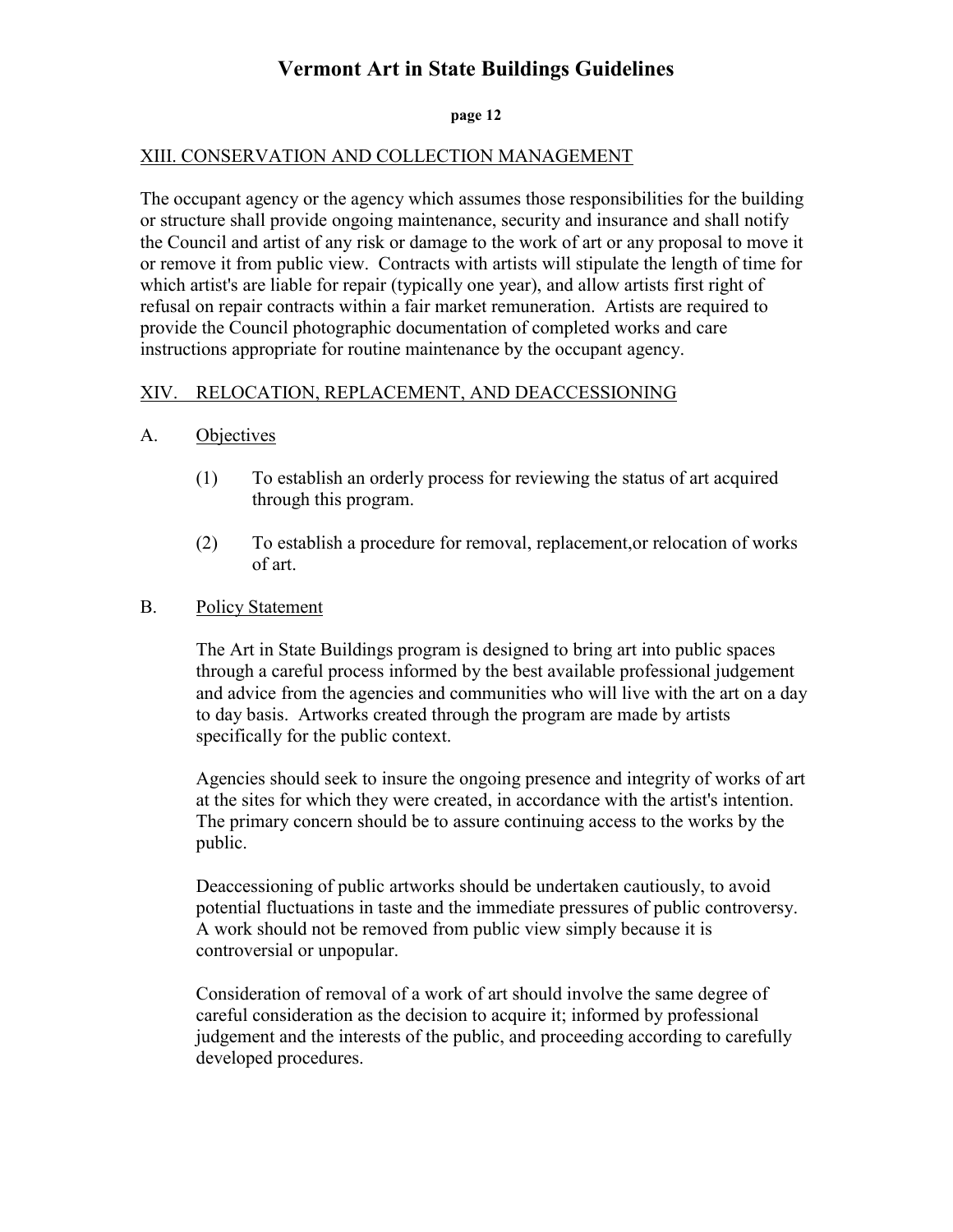### **page 13**

## C. Evaluation

Evaluations of the condition of works of art in the State Buildings collection will be periodically undertaken by the Curator of State Buildings in consultation with the Vermont Arts Council.

### D. Conditions for Considering Relocation Replacement, or Deaccession

A work of art may be considered for relocation, replacement, or deaccession if one or more of the following conditions apply:

- (1) The condition or security of the artwork cannot be reasonably guaranteed.
- (2) The artwork requires excessive maintenance or has faults of design or workmanship beyond practical repair or remedy.
- (3) The artwork has been damaged and repair is impractical or unfeasible.
- (4) The artwork endangers public safety.
- (5) No suitable site is available, or significant changes in the use character, or design of the site have occurred which affect the integrity of the artwork.
- (6) Significant documented adverse reaction has continued unabated over a period of at least five years.
- (7) The artwork is determined by the Curator of State Buildings in consultation with the Council, to be of a clearly inferior quality, is shown to be unauthentic, or is no longer appropriate to the project site.
- (8) Removal is requested by the artist.
- E. Review Process
	- (1) If the Vermont Arts Council in consultation with the Curator of State Buildings should determine that any of the above conditions applies to a work of art within the Art in State Buildings collection the Council will undertake a preliminary review including the following:
		- (a) Review of the artist's contract and other agreements which may pertain.
		- (b) Discussion with the artist of the concern prompting review.
		- (c) Opinions of more than one independent professional qualified to recommend possible solutions (art conservators, artists, engineers, art historians, architects, safety experts, etc.).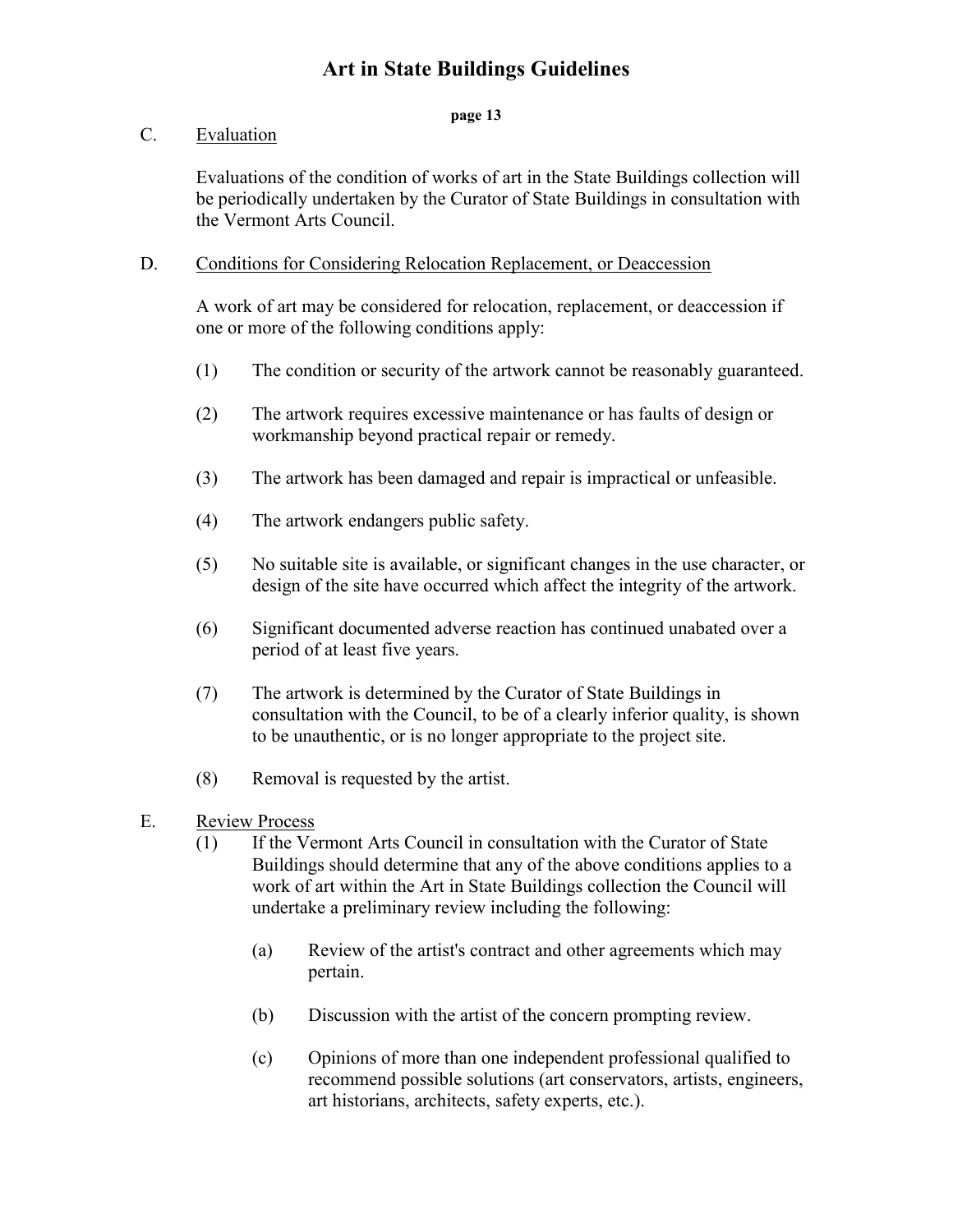#### **page 14**

- (d) Review of written correspondence, press, and other public debate.
- (2) The Council may hold an open public hearing requesting public comment on the circumstances prompting review. Deaccession, replacement or destruction of an artwork may not take place unless an open public hearing has been held.
- (3) The Council will report to the Advisory Committee the findings of its review and recommend procedures to redress the situation prompting review.
- (4) The Advisory Committee will make every effort to redress the situation without requiring relocation, replacement or removal of the artwork. If all other avenues have been exhausted, the Committee will consider, in order of priority, the following:
	- (a) Relocation. If the work was created for a specific site, relocation to a new site should be consistent with the artist's intention. Consent and assistance of the artist(s) is valuable in this process.
	- (b) Replacement or modification. The Advisory Committee may recommend that the work of art be replaced by a more appropriate work by the original artist(s) or modified by the original artist(s). If this is not possible, replacement of the work of art may be undertaken by other artists as described in section VIII.
	- (c) Deaccessioning of the work by sale, extended loan, trade or gift. Three independent professional appraisals of the fair market value of the work will be obtained to inform further decisions at this point.
		- i. The artist will be given first option on purchase.
		- ii. Sale may be through auction, gallery resale, or direct bidding by individuals.
		- iii. Trade may be through artist, gallery, museum, or other institutions.
		- iv. Proceeds from sales will be deposited in the Art Acquisition Fund to provide another work of art of equal value for the same building, structure, or agency.
	- (d) Destruction of the work, if no other reasonable solution is possible.